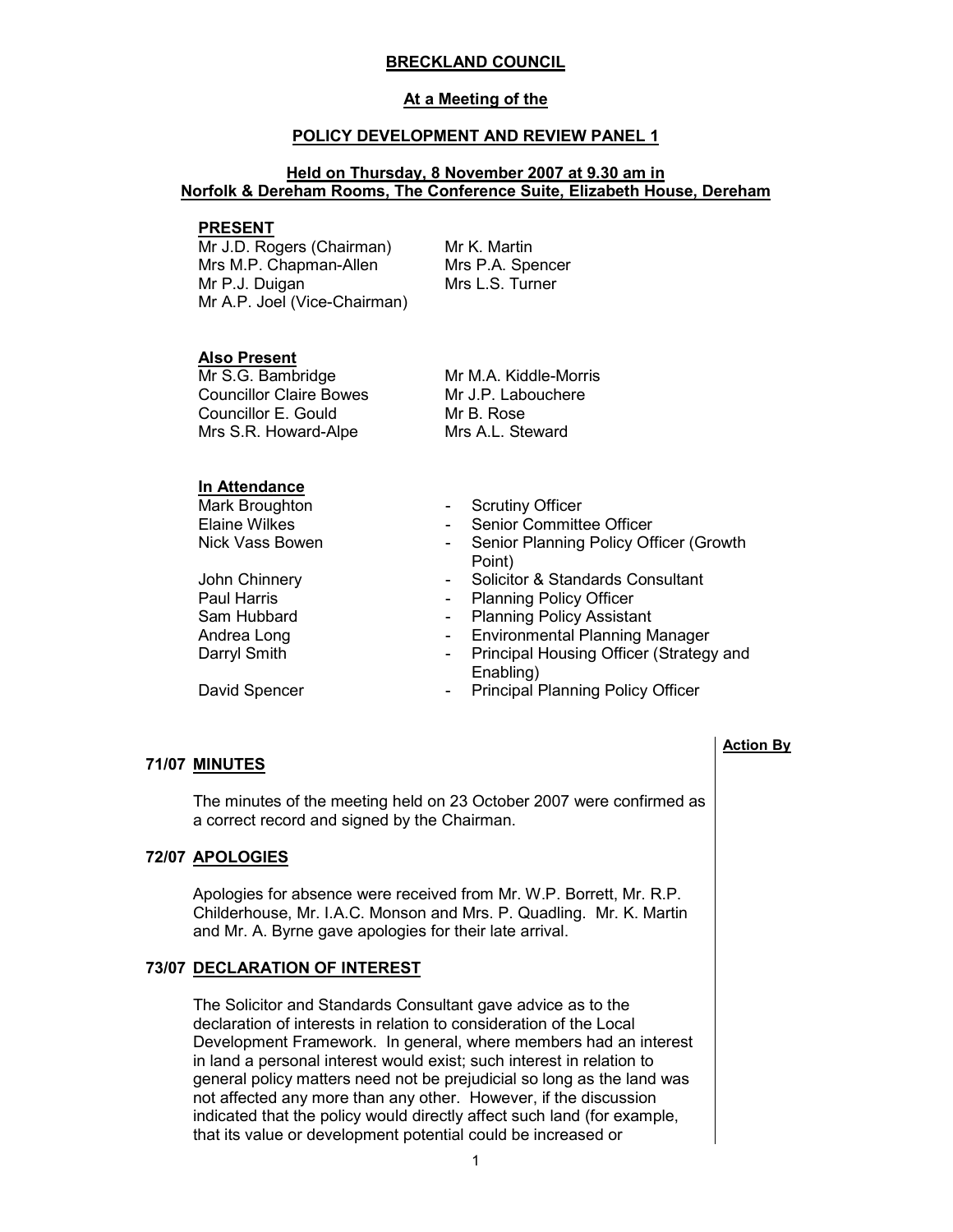decreased), then the member might feel it proper to declare a prejudicial interest at that point and leave the meeting.

The following declarations were made in regard to Agenda Item 6:

- § Mr. M. Kiddle-Morris Personal interest as a landowner in a service centre village
- § Mr. S.G. Bambridge Personal interest from professional interest in LDF
- Mr. J.P. Labouchere Personal interest as a landowner in North Elmham
- § Mr. J.D. Rogers Personal & prejudicial interest as Ward Member and has land interests in relation to LDF matters relating to Carbrooke

# 74/07 NON-MEMBERS WISHING TO ADDRESS THE MEETING

The following members were in attendance to speak to agenda item 6:

- § Councillor E. Gould Chairman, Development Control **Committee**
- Mrs. A. Steward Executive Member, Planning & Housing
- § Mr. B. Rose
- Mr. M. Kiddle-Morris
- Mrs. S. Howard-Alpe
- Mr. S.G. Bambridge
- § Councillor C. Bowes
- § Mr. J.P. Labouchere

# 75/07 LOCAL DEVELOPMENT FRAMEWORK (LDF): BRECKLAND CORE STRATEGY AND DEVELOPMENT CONTROL POLICIES DEVELOPMENT PLAN DOCUMENT (DPD) - PREFERRED POLICY OPTIONS CONSULTATION (AGENDA ITEM 6)

 It was noted that the views from this meeting would be reported to the Cabinet when it considered the matter on 20 November 2007.

# (a) Core Policies (continued)

 Following on from the adjourned meeting on 23 October 2007, discussions on the Core Policies continued as follows:

# CP4 Infrastructure

This policy aimed to deliver a proactive approach to infrastructure provision.

Key issues related to the need for extra capacity for high schools at Dereham, Attleborough, Thetford and Old Buckenham; additional new primary school provision in Thetford, Attleborough and Dereham; enhancements to capacity at Dereham, Wayland (Watton) and Litcham high schools. Additional strategic waste water treatment capacity was also needed at Attleborough and Dereham to meet future development.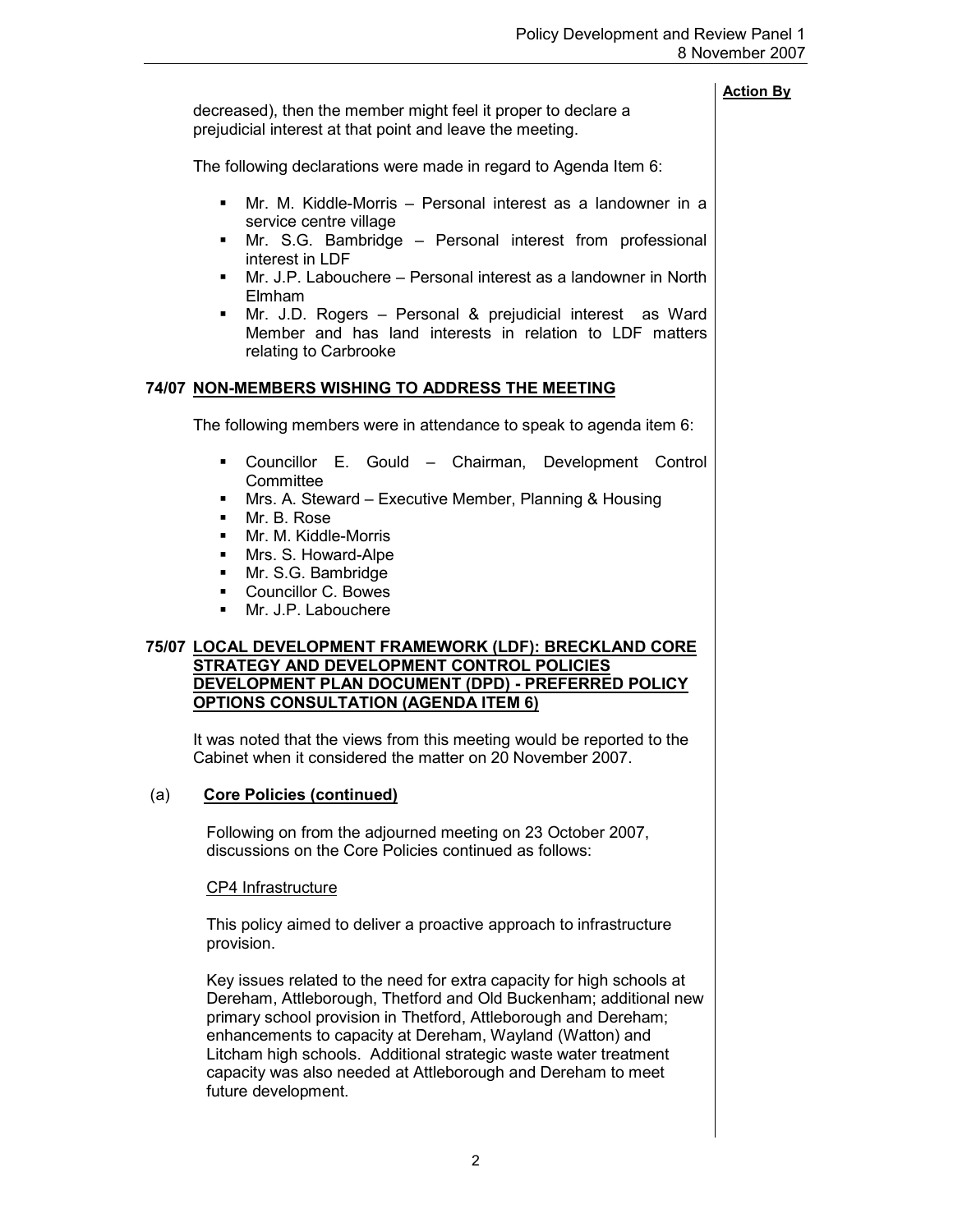Action By Members endorsed the importance of resolving these issues for the District and during discussion the following further points were made: ■ A critical date for sewage treatment capacity in Thetford was 2016. A separate water cycle study was being made which would include technical solutions to meet future needs. ■ Members remained of the view that infrastructure to meet housing expansion, particularly regarding schools, should be in place before housing development started. It was explained that the preferred policy option put a responsibility on developers to demonstrate that developments would not harm existing provisions. There was concern that the Council had little control over the provision of infrastructure, such as schools, sewerage and public transport. § Views were expressed in support of developers' contributions from Section 106 Agreements to support community infrastructure needs. In this regard, it was noted that the bulk of such funding would be related to housing developments but which would come only on completion of developments. It was proposed by a member that the Council should adopt a policy requiring S106 Agreements to be agreed and signed prior to the submission of planning applications, which it was felt would help to speed up the planning system and also improve the Council's Government planning grant. It was explained that the Council was embarking on a major review of S106 policy, a key part of which would be to look at the issue around the timing of developer contributions and implementation of infrastructure. § So far as Dereham was concerned, it was confirmed that the problems facing schools and water treatment capacity were well understood. A strategic risk model had been produced and solutions were being investigated. (Note – Mr. P.J. Duigan declared a personal interest in regard to the above point as a member of Dereham Town Council, which owned land in the town.) CP5 Town Centres This policy took a cautious approach to out of town retailing, which would require strong evidence of need and demonstrate that no town centre sites were available. Primary retail shopping areas were to be defined in the proposals

maps and were designed to limit the use of non-retail developments in those areas to prevent any over-dominance.

During discussion, the following points were raised:

■ In regard to Dereham, there was a need to factor in the impact on food retailing provision in the town from the recent planning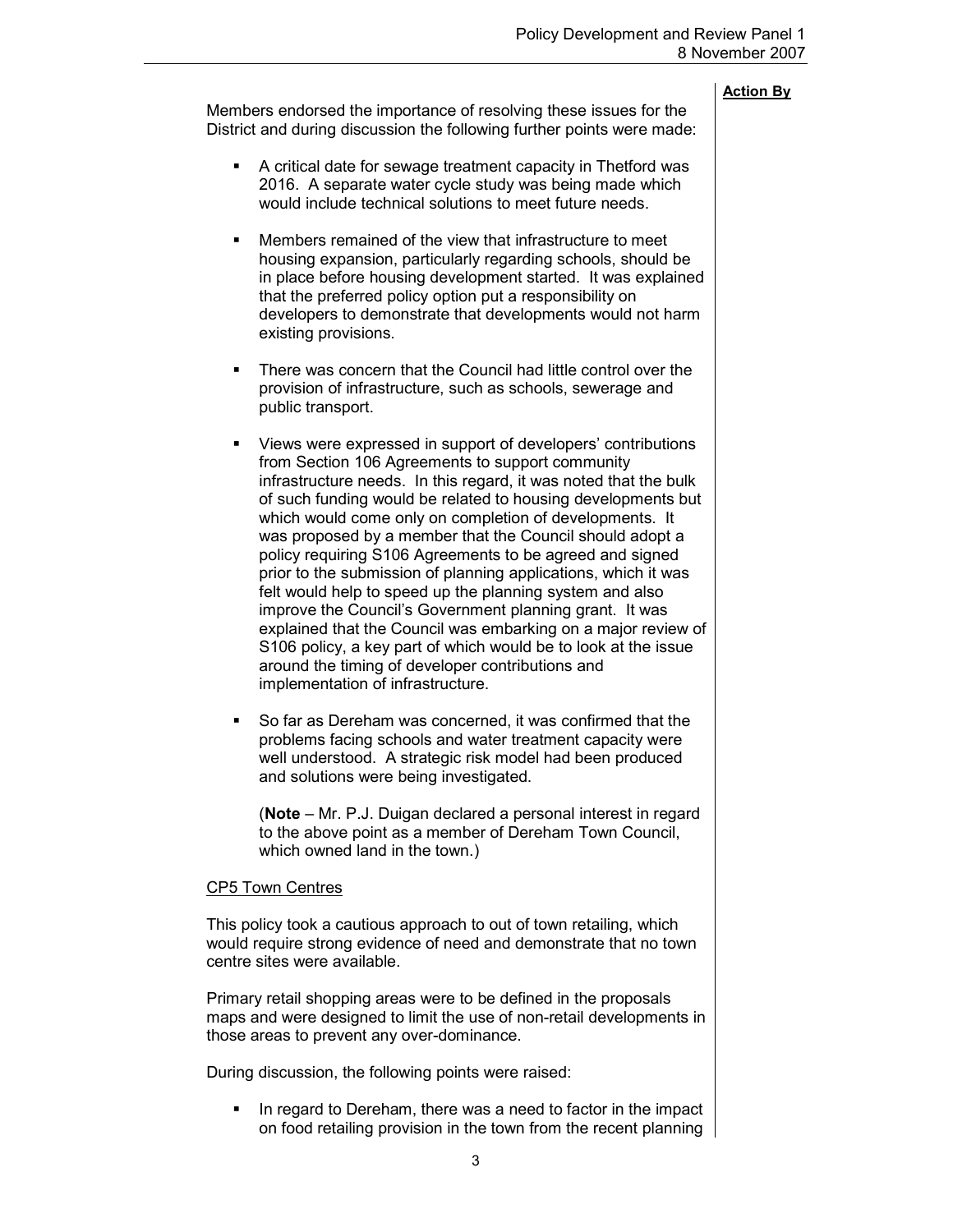approval for the expansion of the Tesco store. With regard to non-retail use, the strategy would focus non-retail use into the secondary town centre area away from the primary area.

- Some members had concerns that limits on non-retail use in town centres could risk properties standing vacant. Another concern was that Banks in town centres attracted people into towns which supported retail shopping and that Banks would be unlikely to want to move into secondary town centre areas if they needed to expand. In reply, it was explained that the Development Control Policies expanded on the Core Policy and would give flexibility to allow for some non-retail/office use (e.g. Banks) in primary shopping areas.
- It was confirmed that there would need to be wide consultation with businesses on the LDF.
- § A member felt that it was crucial to ensure adequate nearby car park provision to serve primary shopping areas. He felt that this was not demonstrated in the proposals maps, particularly so far as Dereham was concerned.

#### CP6 Natural Resources

- A member raised the issue of water resources and the fact that Norfolk supplied a lot of its resource to Essex. It was suggested this need could be met through other means (as technological advances meant that supplies could be made from elsewhere over longer distances) and including the use of desalination plants. This would help to conserve Norfolk's own resource.
- § On the question of water efficiency improvements, a member asked how much control the Council had to require developers to incorporate water and other energy resource saving solutions into housing developments. In reply, it was explained that there was limited scope to condition developments through the use of conditions on planning consents. Building Regulations were more relevant to this question and there was to be a national review by the Government of Building Regulations. It was felt the Government needed to revise the policies around Building Regulations. The Spatial Strategy was also relevant as it recognised other mechanisms which could be aligned with planning consents to deliver solutions.

# CP7 Pollution and Waste

The Norfolk Minerals and Waste LDF and other Development Control policies would be relevant to this policy.

• The concept of encouraging the use of renewable energy solutions to be provided in buildings was supported and it was noted that Planning Policy Statement 22 enabled authorities to adopt policies for embedded renewable solutions on sites. However, it was explained that it was not felt desirable to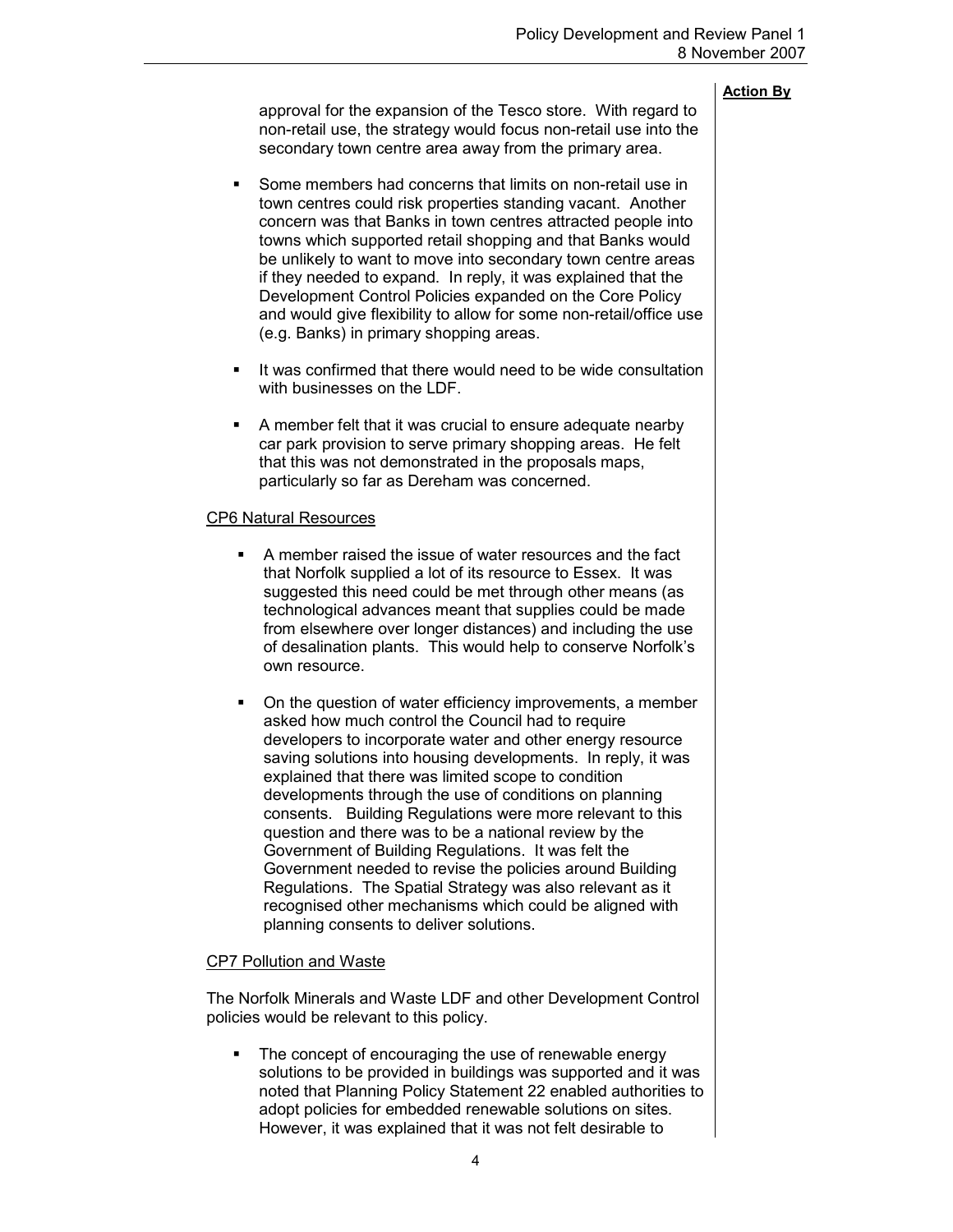|                                                                                                                                                                                                                                                                                                                                                                                                                                                                                   | <b>Action By</b> |  |  |
|-----------------------------------------------------------------------------------------------------------------------------------------------------------------------------------------------------------------------------------------------------------------------------------------------------------------------------------------------------------------------------------------------------------------------------------------------------------------------------------|------------------|--|--|
| prescribe policies for specific solutions, for example to require<br>low level heat recovery systems, as there might be other<br>viable solutions or a mix of solutions that could be applied.<br>Development Control Policy DC15 was also relevant.                                                                                                                                                                                                                              |                  |  |  |
| In addition, officers were looking at solutions employed<br>٠<br>elsewhere in the country to gather information and learn from<br>their experiences. An example of this was looking at a<br>combined heat and power solution scheme in Woking as part<br>of the investigations for an energy supply solution for<br>Snetterton.                                                                                                                                                   |                  |  |  |
| Future work on the Site Specifics stage of the LDF would<br>п<br>provide more opportunities to look at solutions for sites and<br>there should be opportunities to visit sites to view the types of<br>solutions being employed elsewhere in the country.                                                                                                                                                                                                                         |                  |  |  |
| <b>CP8 Natural Environment</b>                                                                                                                                                                                                                                                                                                                                                                                                                                                    |                  |  |  |
| This policy sought to strike a balance between the various<br>designations for protection of sites and enhancement of bio-diversity.<br>In line with Government guidance, international protection policies<br>were not duplicated in the policy but these were applied through a<br>separate and very strict assessment process, as well as through the<br>planning process. This would cover SAC sites such as the River<br>Wensum, which a member felt needed to be protected. |                  |  |  |
| (Note – Mr. S.G. Bambridge declared a personal interest in this item<br>as a member of the Wensum Valley Trust.)                                                                                                                                                                                                                                                                                                                                                                  |                  |  |  |
| CP9 Protection and Enhancement of the Landscape of the District                                                                                                                                                                                                                                                                                                                                                                                                                   |                  |  |  |
| This policy sought to protect the intrinsic beauty of the District and<br>was one of the most locally-focused policies.                                                                                                                                                                                                                                                                                                                                                           |                  |  |  |
| In terms of wildlife, protection policies would normally be those<br>designated by English Nature or other national or international body.                                                                                                                                                                                                                                                                                                                                        |                  |  |  |
| In terms of landscape, the policy looked at how to protect those areas<br>which give Breckland its character. The Landscape Character<br>Assessment was given weight in the policies when looking at<br>diversification.                                                                                                                                                                                                                                                          |                  |  |  |
| Examples of the type of areas that would fall within this policy were<br>the flatlands at Yaxham and areas of oak trees to the North and East<br>of Dereham, which were considered to be one of the few areas where<br>this type of landscape could be seen.                                                                                                                                                                                                                      |                  |  |  |
| <b>CP10 Design Quality</b>                                                                                                                                                                                                                                                                                                                                                                                                                                                        |                  |  |  |
| Members strongly welcomed this policy. There were concerns that<br>much of the modern estate development created a blandness and<br>sameness of design, such as the house types used by national house<br>building companies, so that much of the local 'Norfolk' character was<br>being lost.                                                                                                                                                                                    |                  |  |  |
|                                                                                                                                                                                                                                                                                                                                                                                                                                                                                   |                  |  |  |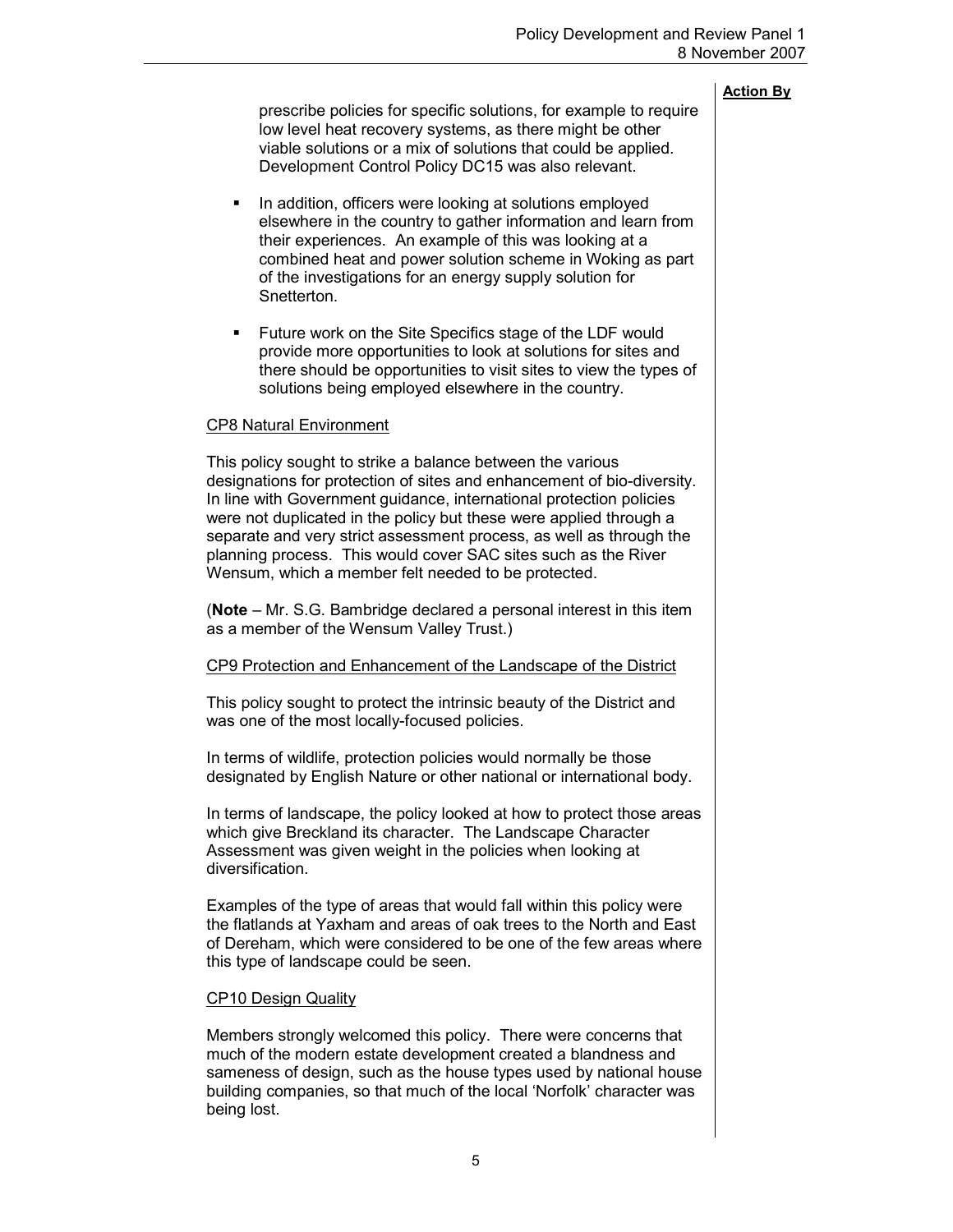It was explained the Development Control Policies set out in more detail the design principles. However, Breckland was quite diverse in its built form and it would be difficult to set strict criteria and it was agreed that it would be a big challenge to raise design standards.

Members nonetheless felt the policies should seek to reflect the differences in areas, as was achieved elsewhere across the country. It was suggested Village Appraisals could be used to establish design statements that could define the village style, thus helping to protect the uniqueness of an area.

Particular reference was made to the loss of the traditional Norfolk roof from housing developments in Breckland, which were unique to the area and the design of which, with its lower pitch and width of eaves, was ideally suited to the Breckland climate and landscape. It was felt that this and other historically significant buildings (even if they were not Listed Buildings) and features but which were intrinsic to the character of an area should be protected. Members endorsed the view that a policy should be included to this effect.

#### CP11 Energy

There was a national commitment to increase energy conservation through the use of renewable resources and low-carbon technologies. This policy set out the criteria for proposals to be considered on their merits.

A member highlighted the importance of the need for wind energy developments to be viable, although he fully supported a policy which would put wind/renewable energy solutions on smaller sites. Another member spoke against the development of wind turbines as unviable and inefficient solutions.

It was explained that the definition of viability and determination of long-term use was secured through those policies requiring the removal at the developer's cost of a wind turbine or other installation when it was no longer needed or ceased use.

There was an onus on local authorities to conform to national and regional policies in regard to renewable energy solutions. The Council had carried out a survey which had identified, in terms of landscape character, certain areas where wind turbines could be permitted. This landscape character assessment provided much useful information and helped the Council to manage such proposals.

A member queried who benefited from energy suppliers' development contributions. He felt it should be the village concerned but that this might not always be the case. The Environmental Planning Manager thought that the respective villages did receive such contribution but undertook to clarify the matter.

A member pointed out that some authorities required a development deposit on wind turbine developments, which he felt was something the Council should investigate. Another member suggested that consideration should be given to producing scoring criteria for developments incorporating renewable energy design solutions.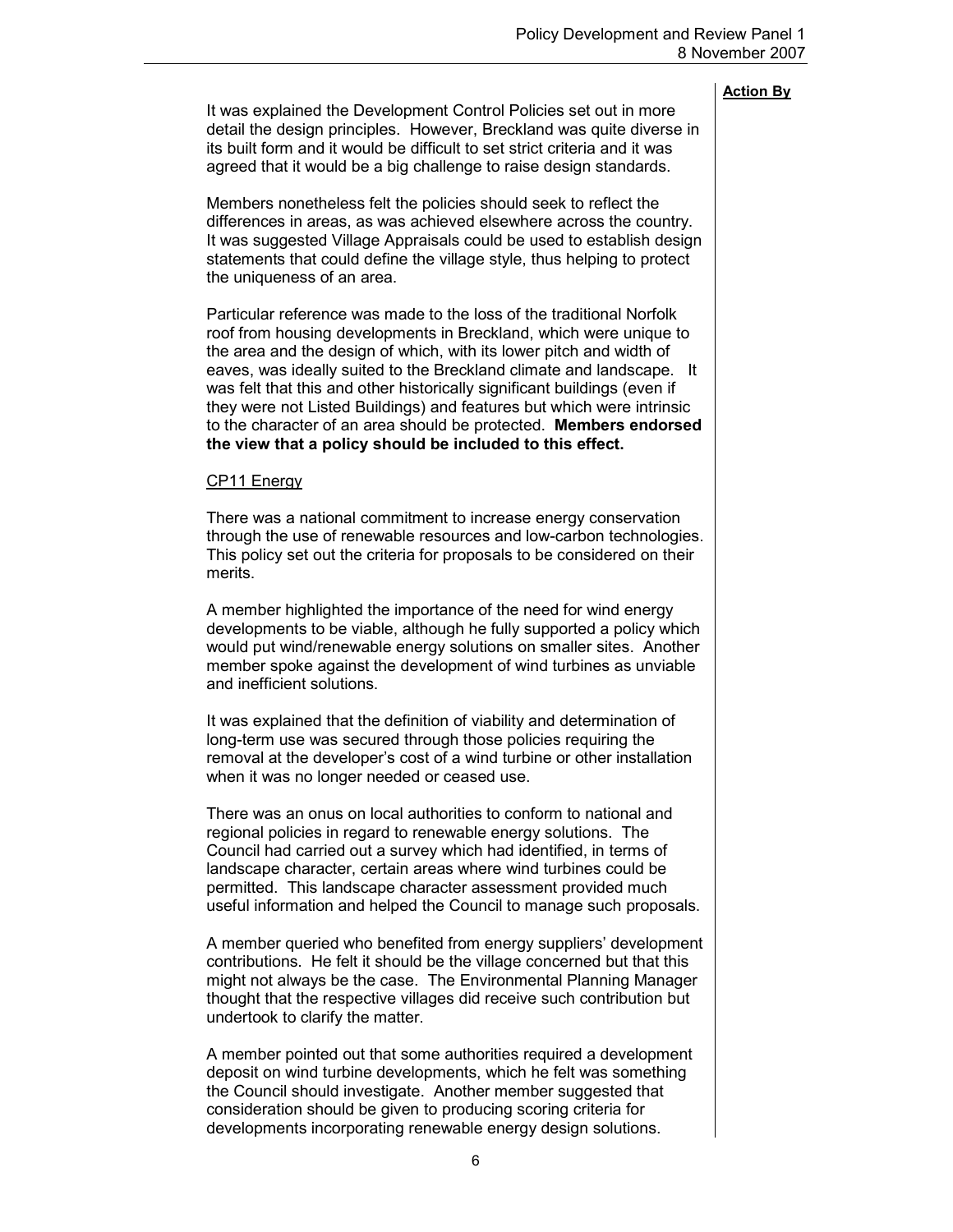Officers were asked to take these points into account in the development of Site Specifics policies.

#### CP12 Accessibility

This policy was closely interrelated with on housing and employment. It accepted that Breckland was a rural area with dispersed villages and minimal public transport and recognised the need for adequate provision for cars and car parking in private developments. However, it also had to be balanced with other mobility options where available.

Members stressed the fact that 51% of the Breckland population lived in rural areas with no public transport or footpaths and that many of the options could only be related to urban areas, a point which was accepted.

Members supported the expansion of community car schemes as a proven solution to the lack of public transport.

A member suggested the current ratio of car parking space per dwelling in the villages was insufficient and should be increased.

#### CP13 Rural Communities

This was a key policy which sought to provide for development outside local service centres and towns but with the scale of development being relative to the existing settlement. It sought to protect and support existing service provision and employment in the countryside.

A member questioned the reference in the policy to the term "infill development", which he felt was too prescriptive, and also questioned the need for two service provision criteria to enable development.

The Environmental Planning Manager agreed to review the wording on "infill development".

A key issue for rural settlements was how to balance safeguarding existing service provision with an appropriate scale for new development, i.e. to balance development against the issue of sustainability.

A member referred to instances of those villages which had no services but had a strong demand for more houses. There was a fear that they could be constrained by this policy.

It was explained that much of the demand was for affordable housing to enable the younger population to remain in their local villages and this need could still be helped through the development of exception sites.

A member felt that the policy was not clear on this point. The Environmental Planning Manager explained that this policy was an overarching one designed to allow the Council to address issues and match need. More detail about how this could be achieved was provided through the Development Control policies.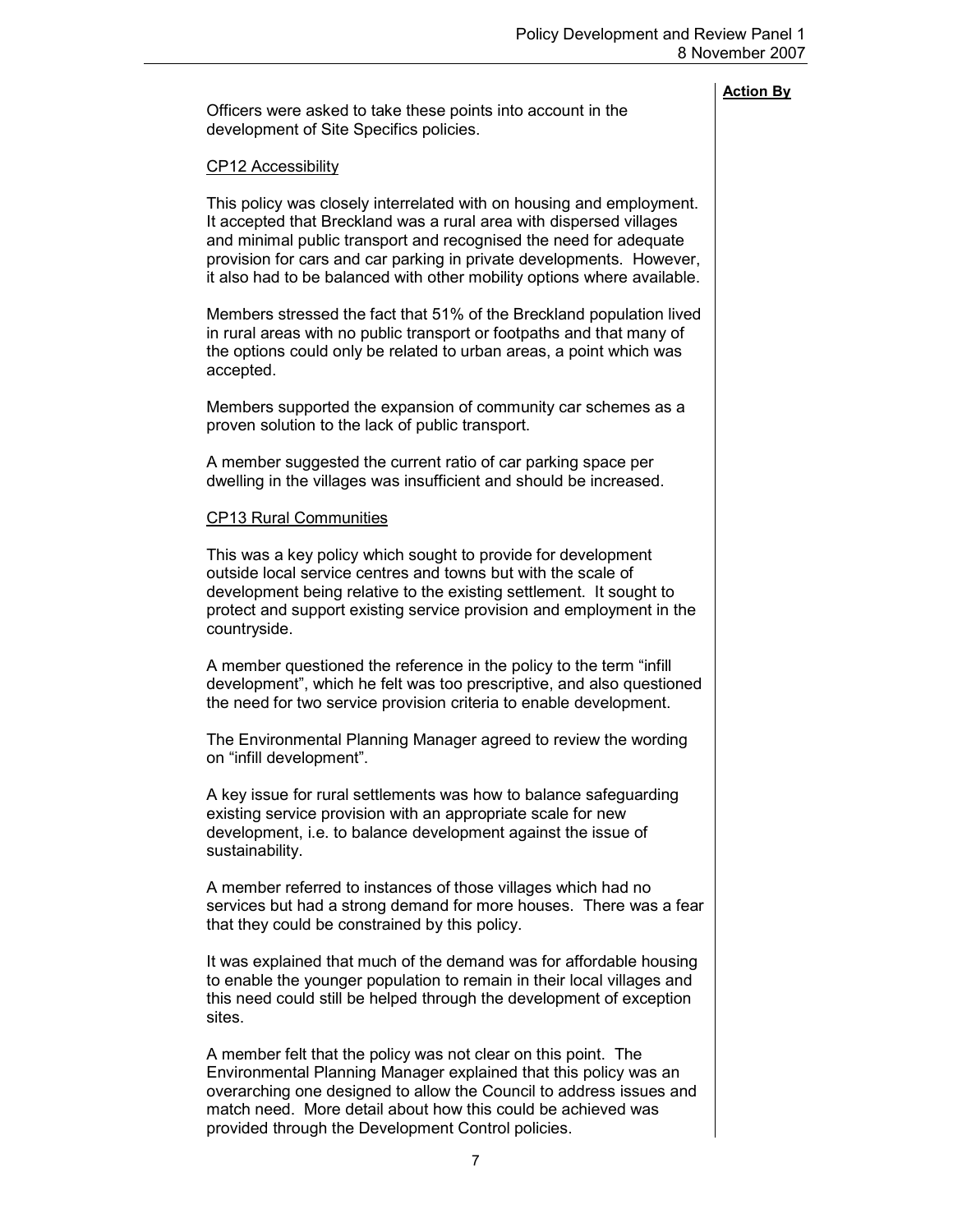A member questioned the definition of sustainability used in the policy and felt that the bigger a village was did not necessarily mean it was also sustainable. Although he agreed that there could not be unlimited development, he felt that there should be more emphasis on local views being taken into account.

On a further point by another member, who felt that existing settlement boundaries were drawn too tightly, the Environmental Planning Manager agreed that a review was needed in some cases. To this end, the Site Specifics stage would enable the boundaries to be revisited so that local communities could define where they would not want development to take place (e.g. to protect the character of an area) and to overcome some of the feelings about "cramming" from infill development which had been experienced in the past.

A member raised the issue of the need to address the issue of the railway crossing in Attleborough and it was confirmed that this was a key element in the transport strategy for Attleborough which was currently under discussion and it appeared that there were some positive solutions coming forward.

# (b) Development Control Policies

# DC1 Amenity

This policy was aimed at ensuring developments did not have a detrimental effect on the amenity of an area.

In answer to questions, the following points were noted:

- This policy would apply to all new developments. If a site with planning permission was sold on before development, the site remained subject to the existing planning permission. However, if the new owner submitted a fresh planning application for the site, then it could be reconsidered and the policy would apply.
- § Similarly, an existing use giving rise to problems, such as odour nuisance, would continue to be dealt with under its existing permissions and conditions, with any enforcement or control issues being dealt with through other means, for example Environmental Health.
- § Members were strongly of the opinion that enforcement was a critical issue which needed to go hand in hand with planning policy and should be well resourced, both in terms of funding and staff. A member also raised a question about how the Council monitored enforcement by other agencies to ensure compliance with development conditions. In response to the latter point, it was explained that there were separate processes governing enforcement of development outside the Council's control but that there was close liaison with relevant agencies to ensure a concerted approach was taken.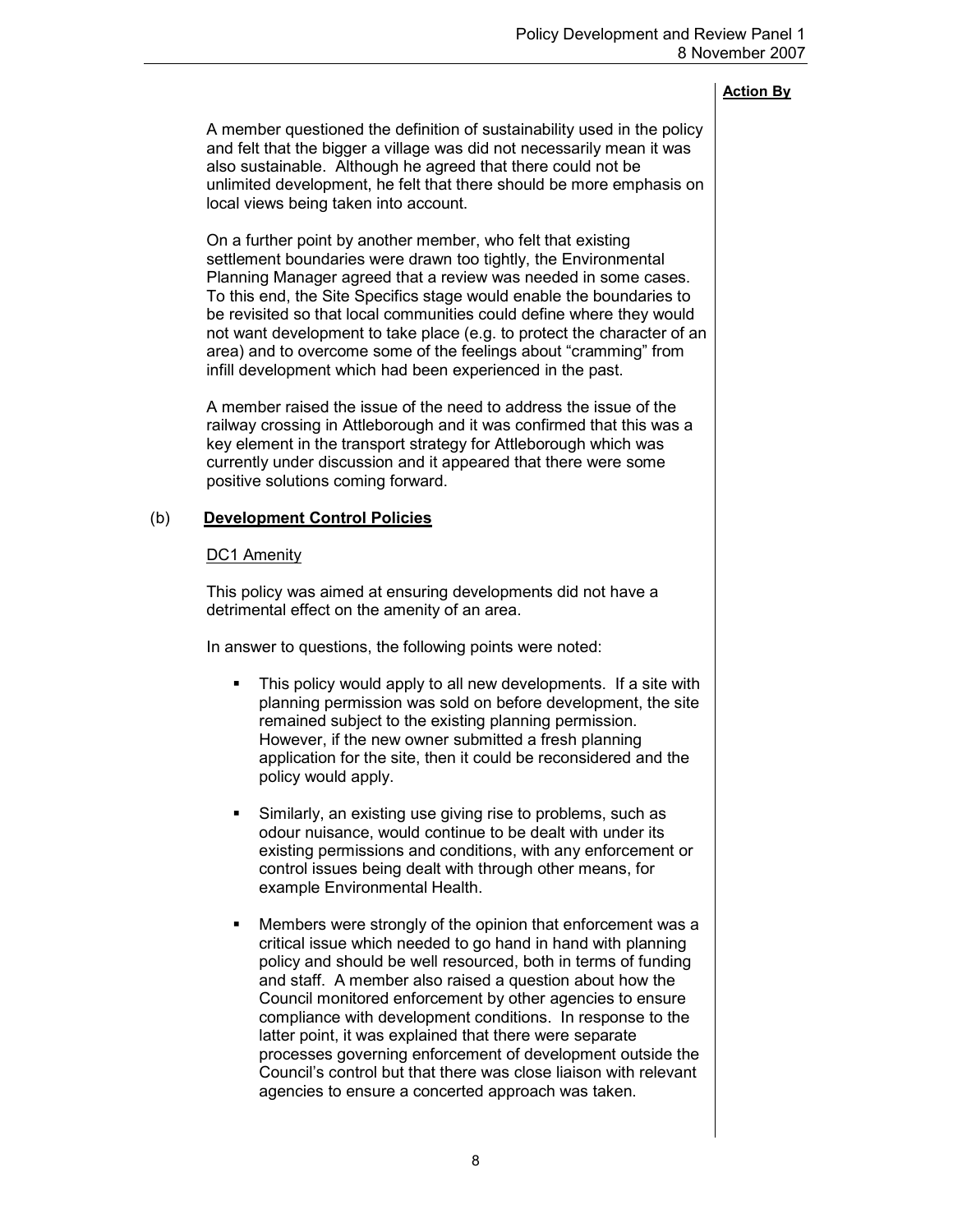|                                                                                                                                                                                                                                                                                                                                                                                                                   | 8 November 200   |
|-------------------------------------------------------------------------------------------------------------------------------------------------------------------------------------------------------------------------------------------------------------------------------------------------------------------------------------------------------------------------------------------------------------------|------------------|
| Another member highlighted the problems of noise nuisance<br>п<br>that could occur with employment in the countryside from<br>changes of use from agricultural to light industrial and felt that<br>caution was needed when dealing with such applications.                                                                                                                                                       | <b>Action By</b> |
| <b>DC2 Principles of New Housing</b>                                                                                                                                                                                                                                                                                                                                                                              |                  |
| It was explained that new guidance permitted lower densities than the<br>national average of 30 dwellings per hectare.                                                                                                                                                                                                                                                                                            |                  |
| This policy defined high density developments as 40 dwellings per<br>hectare and lower density developments as 22 to 30 dwellings per<br>hectare (8 or 9 houses per acre) which could be applied to rural<br>locations.                                                                                                                                                                                           |                  |
| The policy also defined the parameters that would apply to the mix<br>and type of housing.                                                                                                                                                                                                                                                                                                                        |                  |
| The following issues were discussed:                                                                                                                                                                                                                                                                                                                                                                              |                  |
| Options that could be used to determine site specific densities,<br>п<br>although evidence would be needed to justify any prescription.<br>The policy should be read in conjunction with the various other<br>related policies, e.g. design principles, amenity etc.                                                                                                                                              |                  |
| Design and character of an area were key issues to the<br>٠<br>determination of density of developments.                                                                                                                                                                                                                                                                                                          |                  |
| It was suggested that it would be more prudent for the policy to<br>٠<br>refer to lower density developments as "up to 30 dwellings per<br>hectare", rather than the more specific "22 to 30 dwellings".<br>since anything less than 22 could be challenged at appeal.                                                                                                                                            |                  |
| So far as mixed use development in town centres was<br>ш<br>concerned, it was recognised that this could be an issue but<br>the aim was to achieve a balance between need and character<br>of the area, etc.                                                                                                                                                                                                      |                  |
| A member was concerned over the detrimental impact that<br>ш<br>could be caused to an area from unsympathetic annex<br>developments in gardens. He considered that the creation of<br>separate annexes in gardens should not be permitted to split<br>gardens. The point was acknowledged but it was explained<br>that where conversion was sought for an existing separate<br>building, it should be considered. |                  |
| <b>DC3 Replacement Dwellings</b>                                                                                                                                                                                                                                                                                                                                                                                  |                  |
| The purpose of this policy was to ensure that the development of<br>replacement dwellings did not involve the loss of traditional dwellings<br>and the loss of small dwellings in the countryside.                                                                                                                                                                                                                |                  |
| It was noted that the policy provided for there to be no net increase in<br>the total number of units than the existing.                                                                                                                                                                                                                                                                                          |                  |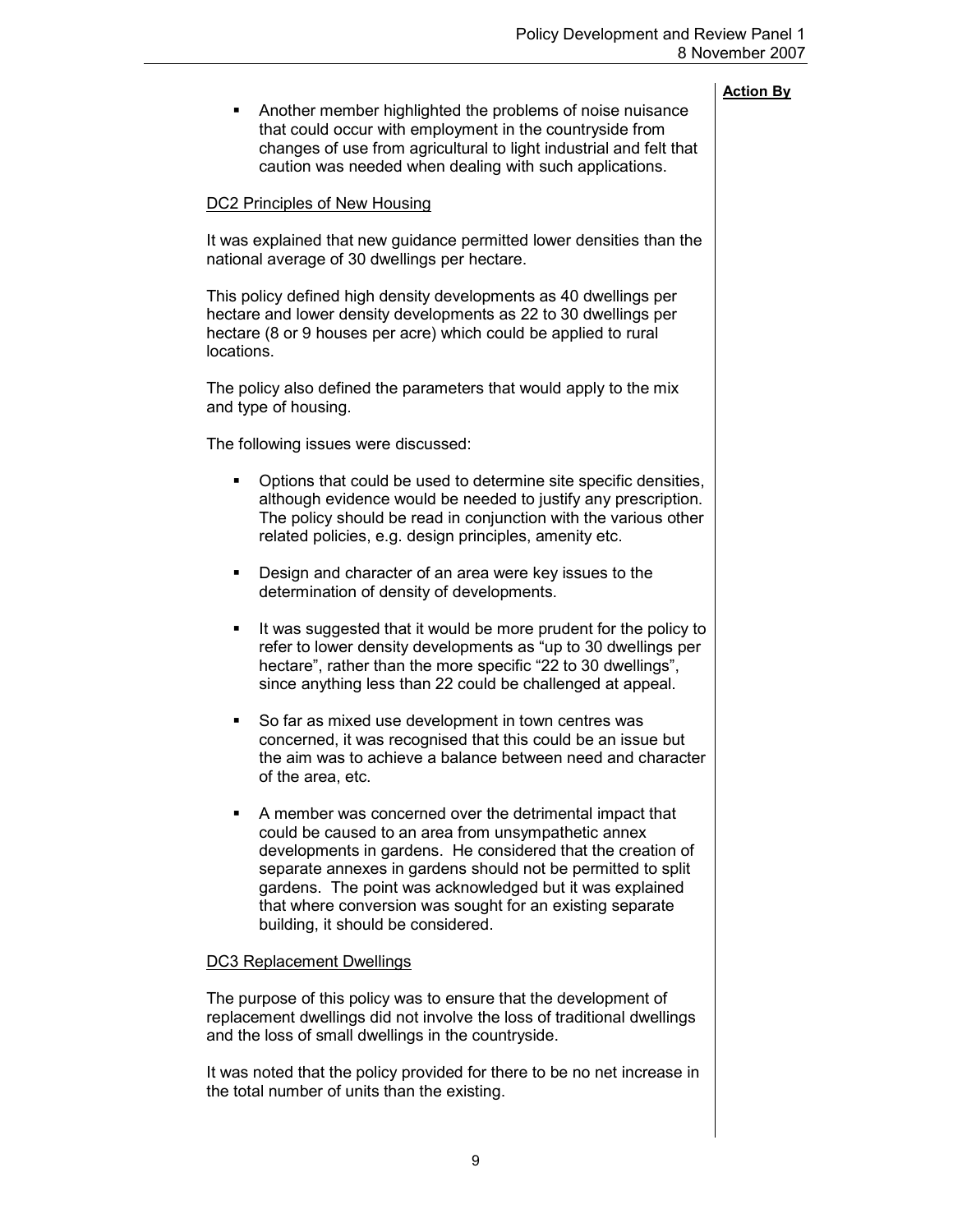| <b>Action By</b> |  |
|------------------|--|
|                  |  |

| Members strongly supported replacing policy (iii) – "that the size<br>of the replacement is no greater in volume than the existing dwelling<br>together with permitted development rights" - with the alternative<br>option: Allow for design to be the determinant factor for<br>replacement dwellings rather than size related to housing need.                                                                                                                                                                                                                                                                                                                                                                                                                                                                    |  |  |
|----------------------------------------------------------------------------------------------------------------------------------------------------------------------------------------------------------------------------------------------------------------------------------------------------------------------------------------------------------------------------------------------------------------------------------------------------------------------------------------------------------------------------------------------------------------------------------------------------------------------------------------------------------------------------------------------------------------------------------------------------------------------------------------------------------------------|--|--|
| Members felt that the alternative option provided for design-led<br>solutions to meet need and better use of land and would help to<br>reduce the potential for properties remaining vacant and becoming<br>derelict.                                                                                                                                                                                                                                                                                                                                                                                                                                                                                                                                                                                                |  |  |
| <b>DC4 Affordable Housing Principles</b>                                                                                                                                                                                                                                                                                                                                                                                                                                                                                                                                                                                                                                                                                                                                                                             |  |  |
| The purpose of this policy was to ensure a level of affordable housing<br>was provided through developments to meet the housing needs of the<br>District's population.                                                                                                                                                                                                                                                                                                                                                                                                                                                                                                                                                                                                                                               |  |  |
| A number of members were strongly concerned at the proposed<br>requirement for 40% of the total number of housing units to be<br>provided and maintained as affordable housing within all new<br>residential development on sites. It was felt that this was overly<br>prescriptive on small developments of, say, three or four dwellings,<br>which could deter development, especially in the villages, and<br>encourage developers to sit on a land bank. It was also thought that<br>such a policy increased house prices; however, it was explained that<br>evidence indicated that on current values, development of sites of<br>three, four or five dwellings did support the affordable housing<br>percentage. In this regard, the initial land value was relevant and this<br>had been backed up at appeal. |  |  |
| In conclusion, members asked that it be noted that a number of<br>them were opposed to the application of the 40% affordable<br>housing percentage on new developments in villages,<br>particularly on sites as small as three dwellings, but that, if the<br>policy was approved, then housing priority should be given to<br>local people.                                                                                                                                                                                                                                                                                                                                                                                                                                                                         |  |  |
| DC5 Affordable Housing on Exception Sites                                                                                                                                                                                                                                                                                                                                                                                                                                                                                                                                                                                                                                                                                                                                                                            |  |  |
| The purpose of this policy was to ensure the need for affordable<br>housing in the rural areas was provided for.                                                                                                                                                                                                                                                                                                                                                                                                                                                                                                                                                                                                                                                                                                     |  |  |
| It was explained that large developments on rural exception sites<br>would be governed by evidence of need. It was unlikely that such<br>evidence of need could be related to incorporate surrounding villages<br>and scale in relation to the area would be a determining issue.                                                                                                                                                                                                                                                                                                                                                                                                                                                                                                                                    |  |  |
| A member considered that there was a need to protect green areas in<br>the rural villages and that empty land in a village should not preclude<br>consideration being given to an exception site.                                                                                                                                                                                                                                                                                                                                                                                                                                                                                                                                                                                                                    |  |  |
| <b>DC6 Protected Employment Sites</b>                                                                                                                                                                                                                                                                                                                                                                                                                                                                                                                                                                                                                                                                                                                                                                                |  |  |
| The purpose of this policy was to ensure adequate provision of<br>appropriately located land for employment use development.                                                                                                                                                                                                                                                                                                                                                                                                                                                                                                                                                                                                                                                                                         |  |  |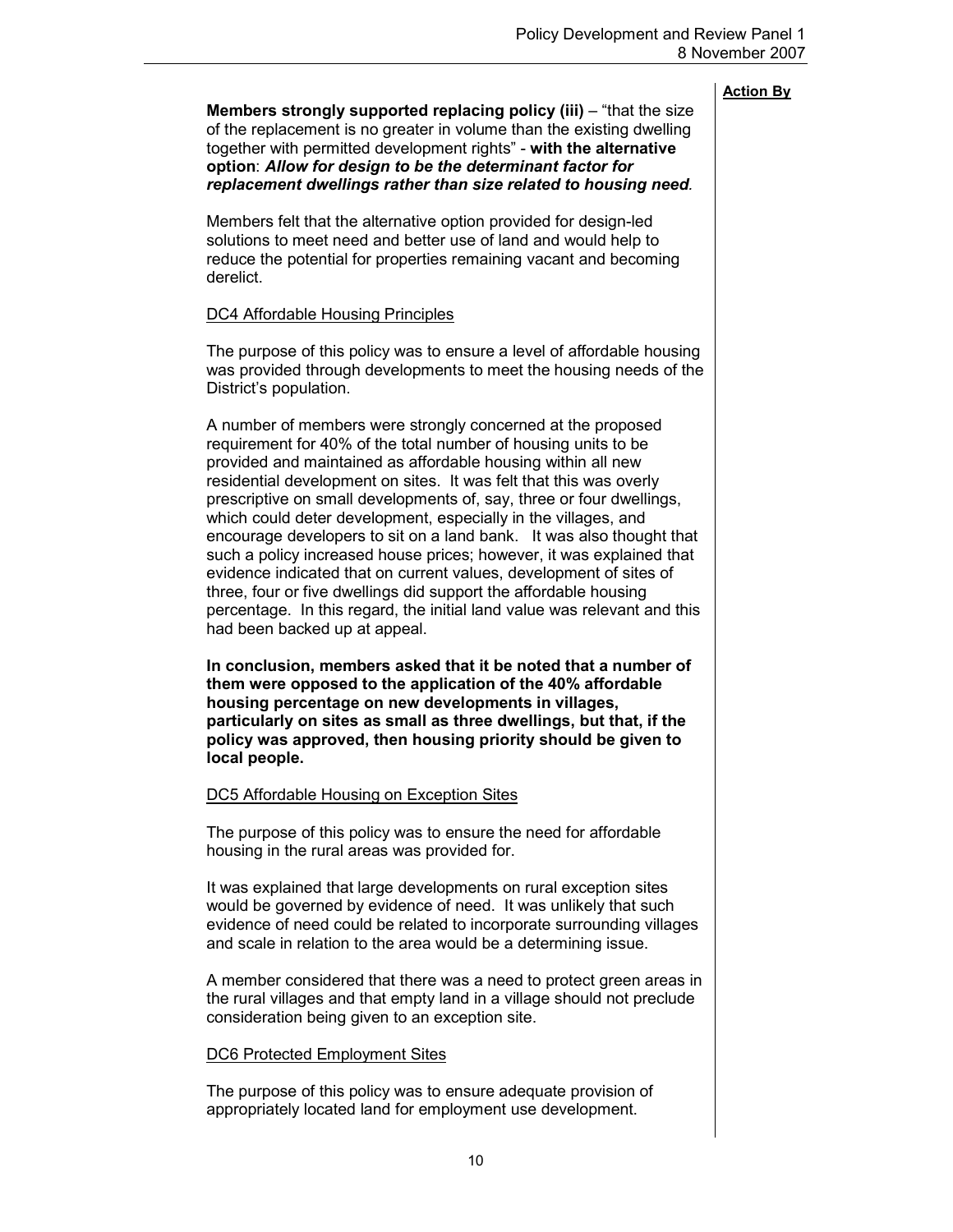|                                                                                                                                                                                                                                                                                                                                                                                                     | <b>Action By</b> |
|-----------------------------------------------------------------------------------------------------------------------------------------------------------------------------------------------------------------------------------------------------------------------------------------------------------------------------------------------------------------------------------------------------|------------------|
| The question of promoting employment in the villages was covered<br>within the following policy.                                                                                                                                                                                                                                                                                                    |                  |
| DC7 Employment Development outside Protected Sites                                                                                                                                                                                                                                                                                                                                                  |                  |
| The purpose of this policy was to ensure that there was scope for<br>development of employment uses in exceptional circumstances<br>outside General Employment Areas to ensure a prosperous local<br>economy.                                                                                                                                                                                       |                  |
| It was noted that this policy would allow for developments with an<br>equestrian use, which was also supported by Planning Policy<br>Statement 7.                                                                                                                                                                                                                                                   |                  |
| Members were referred to policy DC25 regarding issues of<br>diversification and conversion of existing sites.                                                                                                                                                                                                                                                                                       |                  |
| <b>DC8 Tourism Related Development</b>                                                                                                                                                                                                                                                                                                                                                              |                  |
| The purpose of this policy was to support tourism-related<br>development and to ensure it was located in sustainable locations.                                                                                                                                                                                                                                                                     |                  |
| Members were concerned to see more flexibility for tourism<br>related development, for example in relation to country house<br>hotels, holiday cottages in rural areas.                                                                                                                                                                                                                             |                  |
| It was noted that applications for static caravan site developments<br>would be treated as new build and would be subject to evidence of<br>need criteria.                                                                                                                                                                                                                                          |                  |
| <b>DC9 Proposals for Town Centre Uses</b>                                                                                                                                                                                                                                                                                                                                                           |                  |
| This policy aimed to ensure the viability and vitality of town centres.                                                                                                                                                                                                                                                                                                                             |                  |
| In answer to a question regarding primary frontages (policy sub-<br>paragraph (v)), for example in relation to the riverside frontages at<br>Thetford, it was explained that proposals for redevelopment involving<br>demolition and rebuilding would not be precluded under this policy.                                                                                                           |                  |
| <b>DC10 Telecommunications</b>                                                                                                                                                                                                                                                                                                                                                                      |                  |
| This policy sought to set out the conditions where new<br>telecommunications apparatus would be permitted. The policy sought<br>to ensure that the Council could utilise its powers to influence an<br>appropriate design and location where applicable.                                                                                                                                            |                  |
| A member welcomed the opportunity to introduce some controls that<br>this policy offered, although it was noted that not all developments<br>required planning consent. However, it did set out the criteria under<br>which developments would be considered. It was also noted that<br>there was an obligation to consult with schools in regard to the<br>location of developments in their area. |                  |
|                                                                                                                                                                                                                                                                                                                                                                                                     |                  |

 $\overline{\phantom{a}}$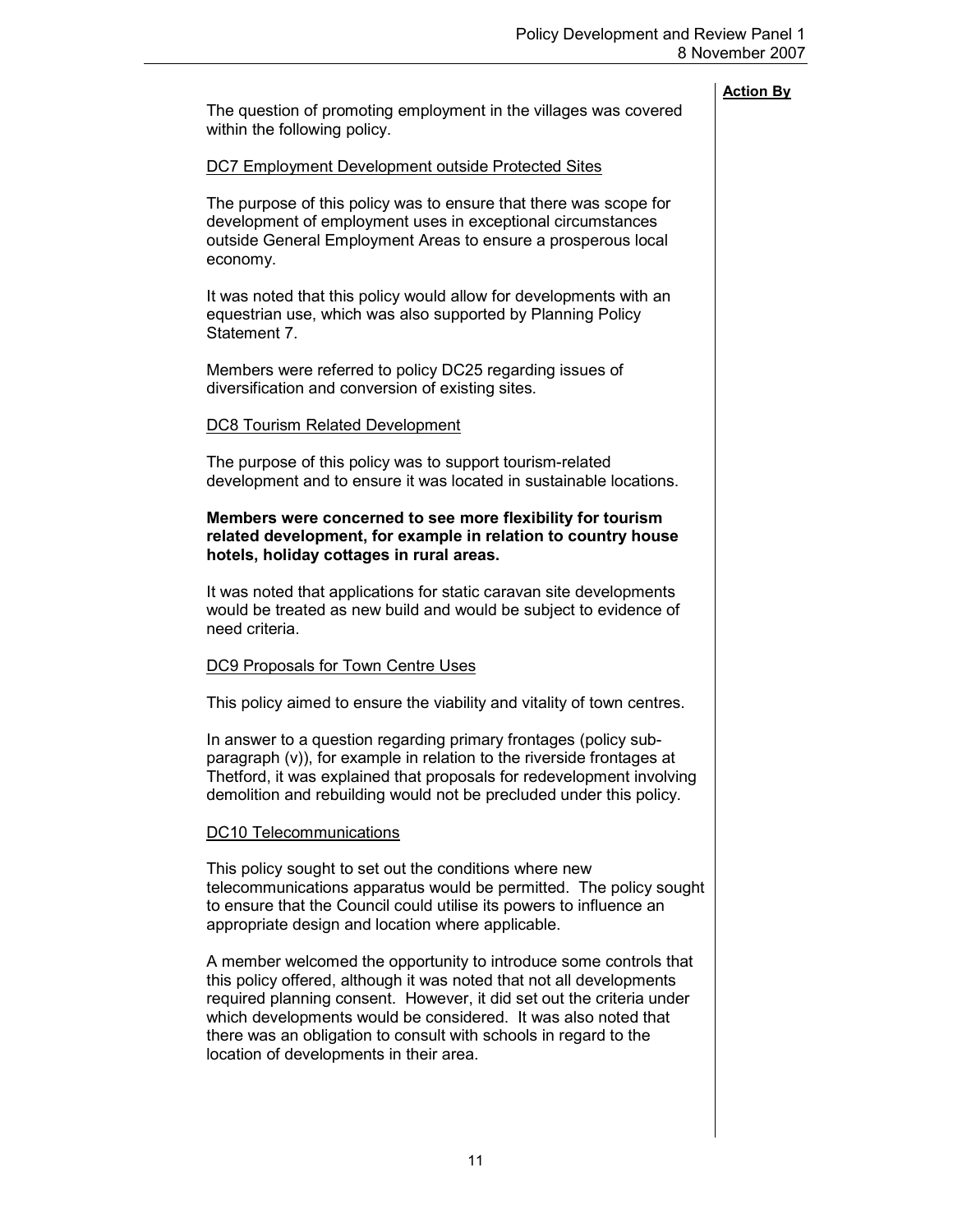# DC11 Green Infrastructure

This policy set out the Council's approach towards the protection and enhancement of green infrastructure across the District. The policy was broad ranging and designed to be applied in combination with policies DC8, DC11, DC12, DC16 and DC18. It set the framework by which all elements would be considered.

There was concern that some hard surfaced footpaths and cycle paths were being created unnecessarily across green areas and that when such proposals were submitted, more account should be taken of local views (the example of a SUSTRANS route in Thetford was cited). It was explained that the policy did not prescribe a particular approach but would be considered on their merits through the range of policies to protect existing routes and to minimise any intrusion from new proposals.

The question of how the need for more/expanded cemetery sites was raised and it was noted that this policy did not address that issue specifically but rather flagged it up from the environmental aspect. In terms of green burial sites, any proposal would be assessed on its merits but would fall into the general definition of green infrastructure. So far as Thetford was concerned, the Growth Point programme would need to consider the question of need for cemetery provision to meet future growth plans.

# DC12 Existing Open Space, Sport and Recreational Facilities

This policy aimed to protect and enhance the provision of open space in the District.

In response to questions, the following points were noted:

- The Council's standards on play areas were closely allied to national criteria.
- Evidence from the recent survey on open space provision showed that, compared nationally, Breckland was underprovided for on open space and sports playing fields.
- The Council was moving towards the management of open space and play areas being taken on by Town and Parish Councils, with maintenance contributions payable to them.
- Open space provision in developments was specific to that locality and could not be used to offset a deficit elsewhere in a town. However, there would be opportunities at the site specifics stage to look at individual sites.
- § A member suggested closer control of maintenance of open space sites was needed other than the developer. It was explained that this issue would depend on how applications were managed as they came forward under the planning process. The LDF should help in the management process from the fact that required standards would be known at the outset, with terms clearly specified in Section 106 Agreements.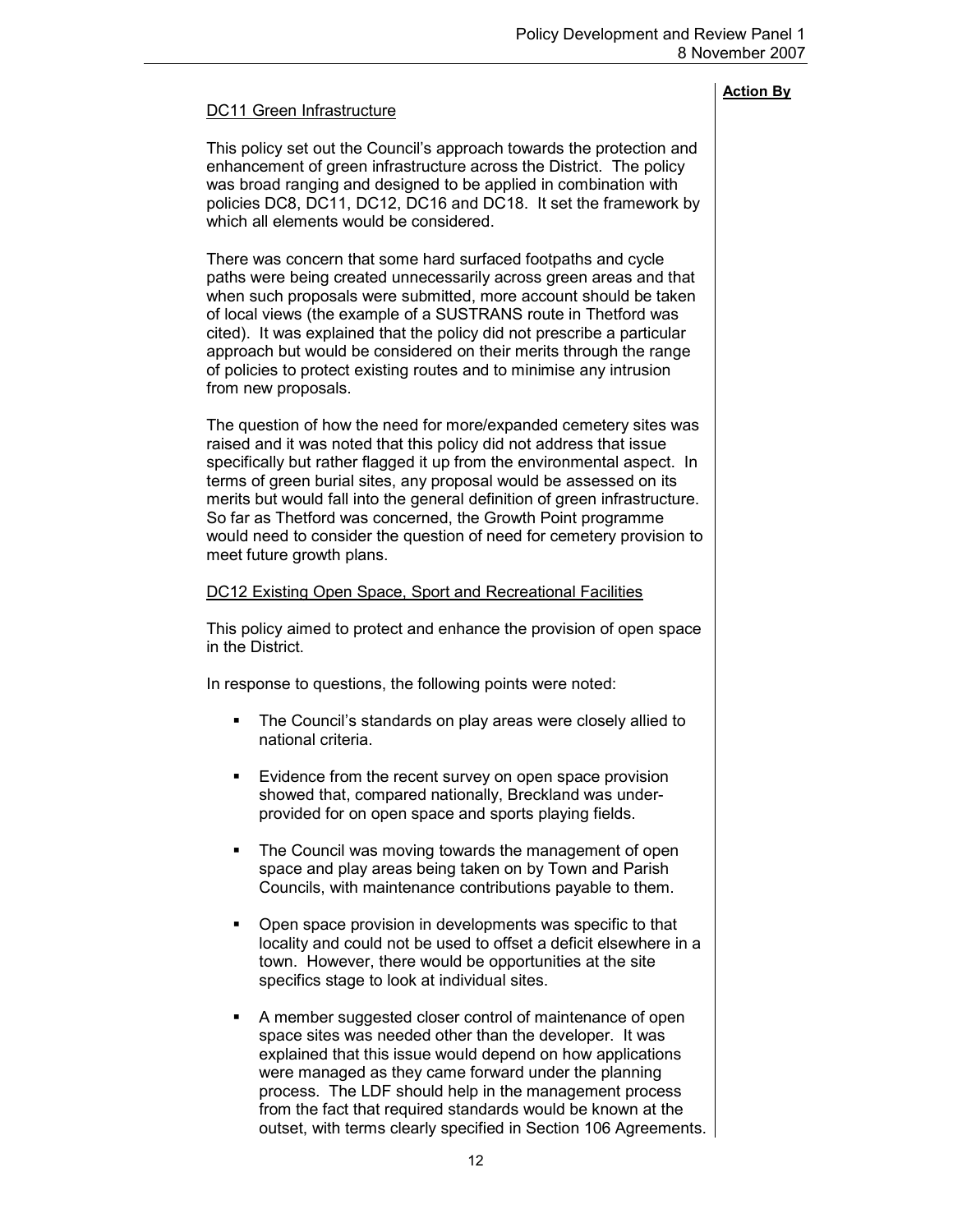In this way, it was felt that the LDF would offer the best means of managing new sites to overcome the problems of the past.

# DC13 Trees and Landscape

This policy set out the Council's aim to preserve the District's trees, hedgerows and other natural features. The policy was closely related to policies DC8 and DC9.

The following points were noted in response to questions:

- The policy was designed to ensure replacement trees and hedges were mature specimens.
- So far as trees on development sites were concerned, if no Tree Preservation Order existed, then there was no control on trees removed before planning consent was given for development.

# DC14 Flood Risk

This policy was aimed at minimising flood risks to new development and protecting existing development from an increased flood risk resulting from new development.

Baseline evidence indicated there was not a general problem with flooding in the District but that there were some individual problem areas.

In answer to a question as to how the policy related to brownfield sites, it was explained that the designation of a site as brownfield did not mean it was necessarily an ideal site for development. If new development proposals for such a site would give rise to an increased risk of flooding, then it might be appropriate to refuse planning consent. Equally, a proposal that lessened the risk could be viewed as beneficial.

The need to address existing localised flood issues was highlighted. In this connection, a member referred to the exacerbation of existing problems (for example in Toftwood, Dereham) from increased installation of paved and brick-weave drives, gardens, hard-standings etc. and asked whether it was possible to restrict such works. It was explained that hard-standings were permitted developments and although restrictions could be imposed on a planning permission, there would need to be good reasons. A national review of permitted development rights was currently under way and would cover this point.

Further to this point, it was asked whether the Environment Agency or other appropriate body took into account the influence of hardstandings when defining the baseline assessment on flood risk of a development area, or whether it was based on the basic footprint of a development.